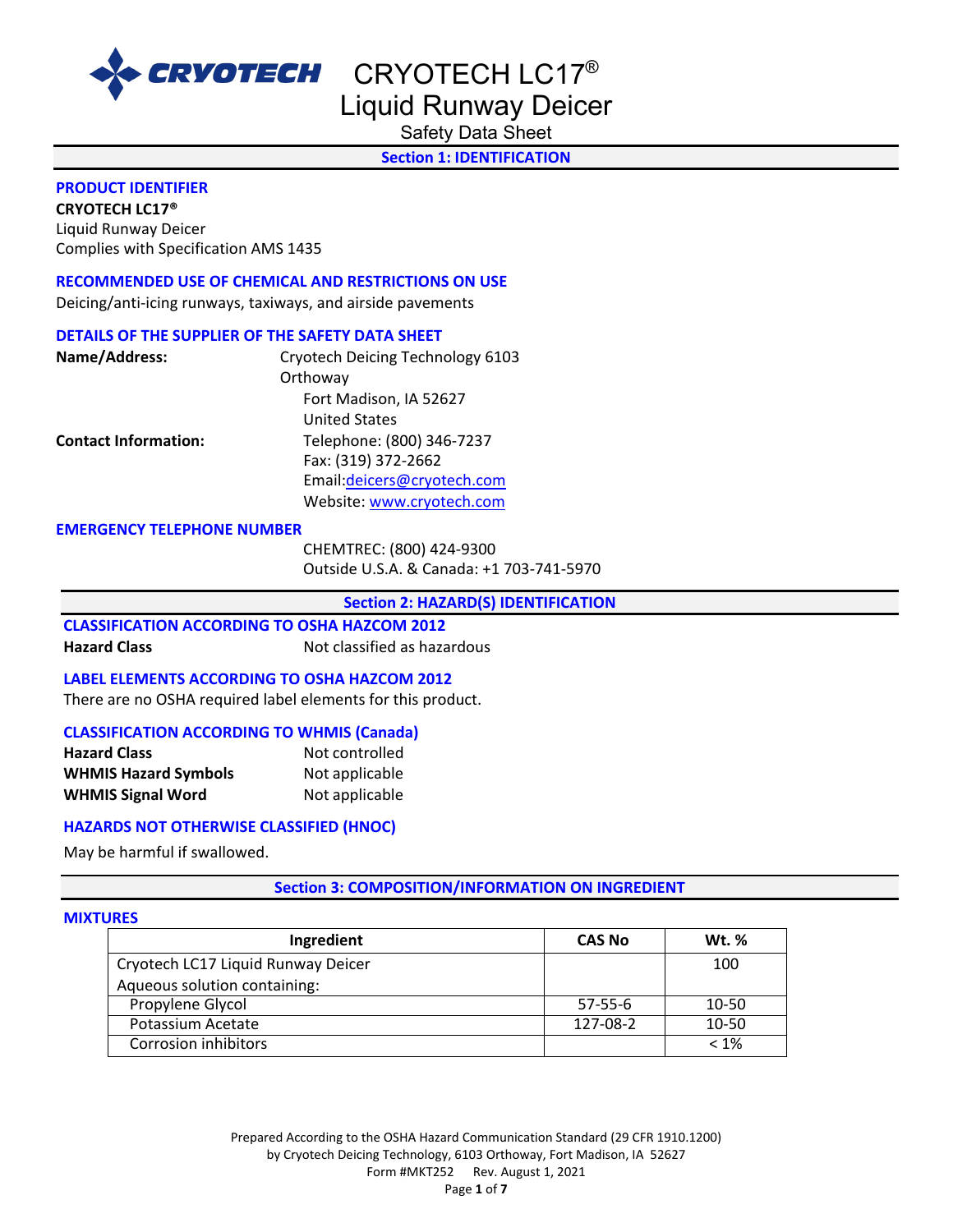

# Liquid Runway Deicer

Safety Data Sheet

# **Section 4: FIRST- AID MEASURES**

| <b>DESCRIPTION OF FIRST AID MEASURE</b>                                |                                                                                                                                                                                                                                                                |                                                                                                                                                                                            |  |  |  |  |
|------------------------------------------------------------------------|----------------------------------------------------------------------------------------------------------------------------------------------------------------------------------------------------------------------------------------------------------------|--------------------------------------------------------------------------------------------------------------------------------------------------------------------------------------------|--|--|--|--|
| Eye                                                                    |                                                                                                                                                                                                                                                                | In case of contact, immediately flush eyes with plenty of water for at least 15 minutes. If easy to<br>do, remove contact lenses, if worn. If irritation persists, seek medical attention. |  |  |  |  |
| <b>Skin</b>                                                            |                                                                                                                                                                                                                                                                | As a precaution, wash skin thoroughly with soap and water. Remove and wash contaminated                                                                                                    |  |  |  |  |
|                                                                        | clothing.                                                                                                                                                                                                                                                      |                                                                                                                                                                                            |  |  |  |  |
| <b>Inhalation</b>                                                      |                                                                                                                                                                                                                                                                | If inhaled, remove to fresh air and get medical advice                                                                                                                                     |  |  |  |  |
| Ingestion                                                              | unconscious person.                                                                                                                                                                                                                                            | If swallowed, give milk or water to drink and telephone for medical advice. Do NOT induce<br>vomiting unless directed to do so by medical personnel. Never give anything by mouth to an    |  |  |  |  |
| <b>MOST IMPORTANT SYMPTOMS / EFFECTS</b><br>Eye                        |                                                                                                                                                                                                                                                                | May cause temporary eye irritation. Symptoms may include temporary discomfort, excessive<br>blinking, tear production, redness, and/or swelling.                                           |  |  |  |  |
| <b>Skin</b>                                                            | may include dry skin.                                                                                                                                                                                                                                          | May cause itching or irritation of any cut or abraded skin. Symptoms of prolonged contact                                                                                                  |  |  |  |  |
| <b>Inhalation</b>                                                      | Inhalation of aerosol during spraying may cause respiratory tract irritation and coughing. This<br>product is not otherwise expected to be an inhalation hazard.                                                                                               |                                                                                                                                                                                            |  |  |  |  |
| Ingestion                                                              | Ingestion of large quantities may cause nausea, vomiting, diarrhea and abdominal<br>discomfort.                                                                                                                                                                |                                                                                                                                                                                            |  |  |  |  |
| Note to physicians                                                     | <b>INDICATION OF IMMEDIATE MEDICAL ATTENTION AND SPECIAL TREATMENT</b><br>This product contains potassium acetate. Though ingestion of large amounts of potassium salts<br>usually results in vomiting, excessive potassium absorption can cause hyperkalemia. |                                                                                                                                                                                            |  |  |  |  |
| <b>Specific treatments</b>                                             | If you feel unwell, seek medical advice immediately. Show the label or safety data sheet to<br>medical personnel if possible.                                                                                                                                  |                                                                                                                                                                                            |  |  |  |  |
|                                                                        |                                                                                                                                                                                                                                                                | <b>Section 5: FIRE-FIGHTING MEASURES</b>                                                                                                                                                   |  |  |  |  |
| <b>FLAMMABILITY</b><br>Flash Point (close cup)<br><b>Auto Ignition</b> |                                                                                                                                                                                                                                                                | >100°C (212°F)<br>No data available                                                                                                                                                        |  |  |  |  |
| <b>EXTINGUISHING MEDIA</b>                                             |                                                                                                                                                                                                                                                                |                                                                                                                                                                                            |  |  |  |  |
| <b>Suitable Extinguishing Media</b>                                    |                                                                                                                                                                                                                                                                | Water, carbon dioxide, or dry chemical. Use extinguishing media appropriate<br>for surrounding materials.                                                                                  |  |  |  |  |
| <b>Unsuitable Extinguishing Media</b>                                  |                                                                                                                                                                                                                                                                | Not applicable                                                                                                                                                                             |  |  |  |  |
| <b>SPECIAL HAZARDS</b>                                                 |                                                                                                                                                                                                                                                                |                                                                                                                                                                                            |  |  |  |  |
| <b>Hazardous Combustion Products</b>                                   |                                                                                                                                                                                                                                                                | Normal combustion forms carbon dioxide and water.                                                                                                                                          |  |  |  |  |
| <b>Explosion Limits</b>                                                |                                                                                                                                                                                                                                                                | Data not available. Not considered to be an explosion hazard.                                                                                                                              |  |  |  |  |
| <b>Unusual Fire Hazards</b>                                            |                                                                                                                                                                                                                                                                | This product may become combustible after prolonged heating.                                                                                                                               |  |  |  |  |

# **SPECIAL PROTECTIVE EQUIPMENT AND PRECAUTIONS FOR FIREFIGHTERS**

Use protective equipment appropriate for the surrounding materials and environment.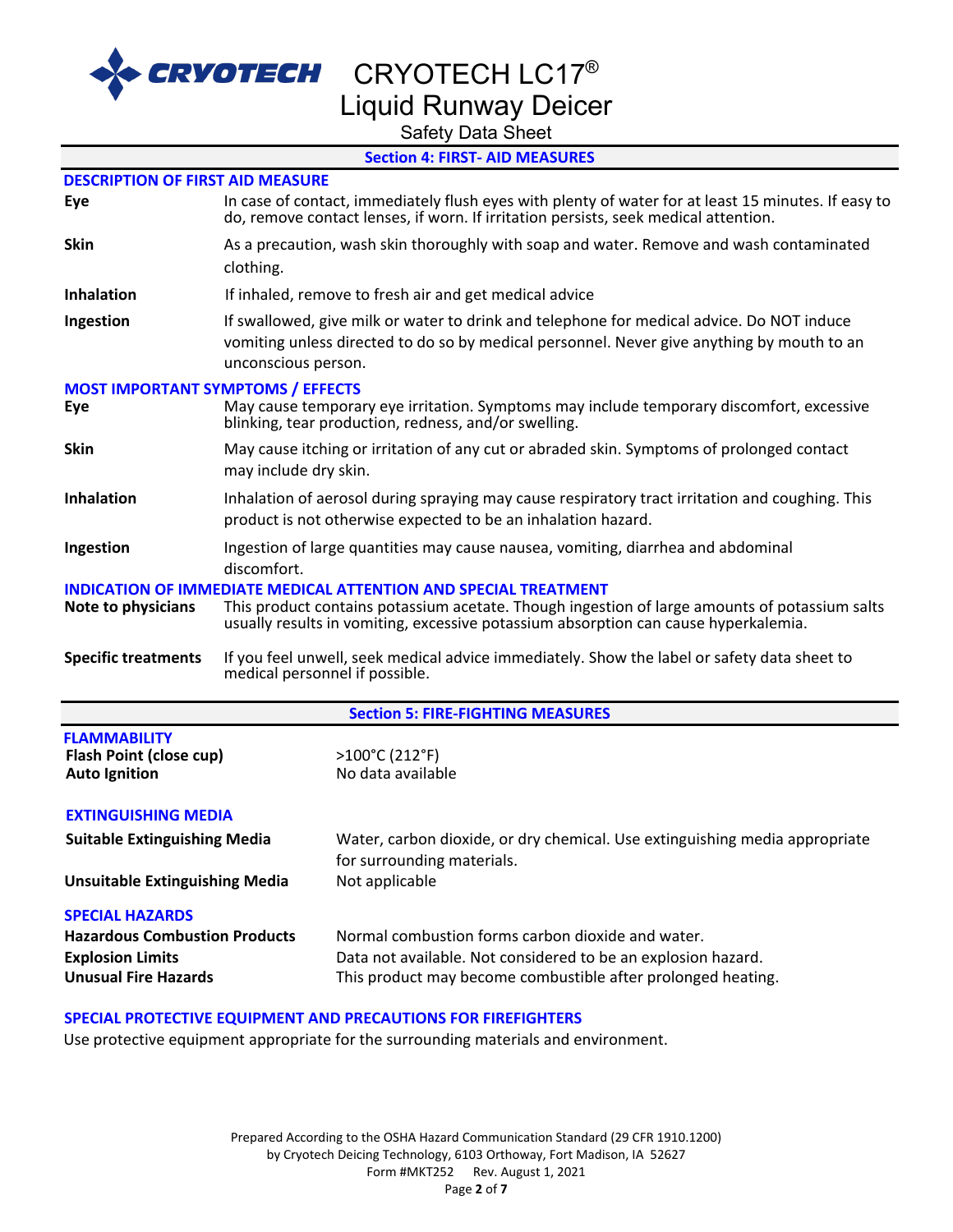

RVOTECH CRYOTECH LC17® Liquid Runway Deicer

Safety Data Sheet

# **Section 6: ACCIDENTAL RELEASE MEASURES**

#### **PERSONAL PRECAUTIONS, PROTECTIVE EQUIPMENT, AND EMERGENCY PROCEDURES**

Avoid eye/skin contact with spilled material. Refer to Section 7 for additional handling precautions

| <b>Methods for Containment</b> | Contain and/or absorb spill with inert material (e.g. sawdust, sand,<br>vermiculite). |
|--------------------------------|---------------------------------------------------------------------------------------|
| <b>Methods for Cleaning-Up</b> | Scoop up material and transfer to disposal container. Wash the spillage area          |
|                                | with plenty of water. If needed, wash spillage area with plenty of water.             |

**Section 7: HANDLING AND STORAGE** 

### **PRECAUTIONS FOR SAFE HANDLING**

Handling **Handling** Avoid eye contact. Avoid breathing mist when spraying.

#### **PRECAUTIONS FOR SAFE STORAGE, INCLUDING ANY INCOMPATIBILITIES**

**Storage** Store in tightly sealed original containers, away from direct heat andstrong oxidizing agents. Do not store or handle product in systems constructedof wetted parts consisting of galvanized steel, zinc, or brass components.

#### **Section 8: EXPOSURE CONTROLS/PERSONAL PROTECTION**

| <b>Exposure Limits</b> | Regulation | <b>Type of Listing</b> | Value        |
|------------------------|------------|------------------------|--------------|
| Propylene Glycol       | US WEEL    | TWA                    | 10 mg/m $^3$ |

#### **EXPOSURE CONTROLS**

**EXPOSURE LIMITS**

**Engineering Controls** No special ventilation is usually necessary; however if operating conditions create high airborne concentrations of this material, special ventilation may be needed to keep exposure to airborne contaminants below the exposure limit.

#### **INDIVIDUAL PROTECTIVE MEASURES/PERSONAL PROTECTIVE EQUIPMENT**

| <b>Eye Protection</b>         | Safety glasses or goggles are recommended if splashing/spraying is possible.                                                                                                                                                               |
|-------------------------------|--------------------------------------------------------------------------------------------------------------------------------------------------------------------------------------------------------------------------------------------|
| <b>Skin Protection</b>        | No special skin protection is usually necessary. Chemical-resistant gloves and<br>clothing should be used if prolonged exposure is possible to prevent drying of skin.                                                                     |
| <b>Respiratory Protection</b> | No special respiratory protection is usually necessary. Breathing of mist/aerosol should<br>be avoided. If operating conditions create high airborne concentrations of this material,<br>the use of an approved respirator is recommended. |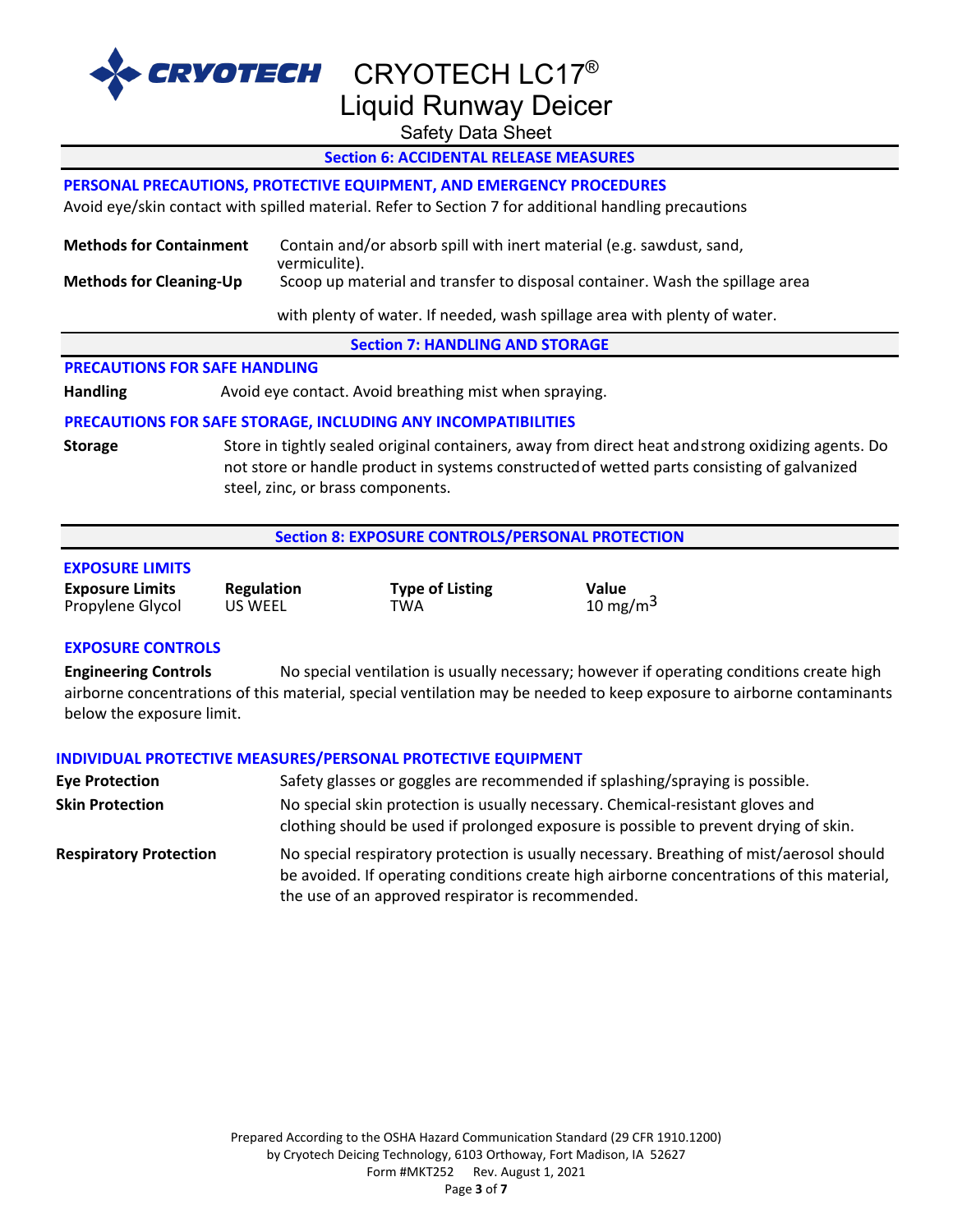

Liquid Runway Deicer

Safety Data Sheet

**Section 9: PHYSICAL AND CHEMICAL PROPERTIES** 

**ODOR** Odorless to slight vinegar odor **ODOR THRESHOLD** No data available **pH (20°C, 68°F)** 10.5 – 11.5 **FREEZING POINT** -50°F (-45°C) **BOILING POINT**  $\sim$  110°C (220°F) **FLASH POINT** >100°C (212°F) **EVAPORATION RATE** No data available **FLAMMABILITY/EXPLOSION LIMITS** Not applicable **VAPOR PRESSURE (20°C)** No data available **VAPOR DENSITY (AIR = 1)** No data available **RELATIVE DENSITY** 1.15 **SOLUBILITY IN WATER** Completely miscible **PARTITION COEFFICIENT; n-OCTANOL/WATER AUTO-IGNITION TEMPERATURE** No data available **DECOMPOSITION TEMPERATURE** No data available **VISCOSITY (20°C)** 8 cP **OXIDIZING PROPERTIES** Not oxidizing **EXPLOSIVE PROPERTIES** Not explosive

**APPEARANCE** Clear, colorless to light straw colored liquid. (May be dyed blue at customer request.) No data available

#### **Section 10: STABILITY AND REACTIVITY**

#### **REACTIVITY**

No dangerous reactions known under conditions of normal use.

#### **CHEMICAL STABILITY**

Stable. Polymerization will not occur.

#### **POSSIBILITY OF HAZARDOUS REACTIONS**

No dangerous reactions known under conditions of normal use.

# **CONDITIONS TO AVOID**

Avoid prolonged contact with reactive metals such as magnesium and zinc, especially in closed systems where hydrogen gas from the oxidation of these materials may accumulate over time.

#### **INCOMPATIBLE MATERIALS**

Strong oxidizing agents; strong acids.

#### **HAZARDOUS DECOMPOSITION PRODUCTS**

May decompose into oxides of carbon.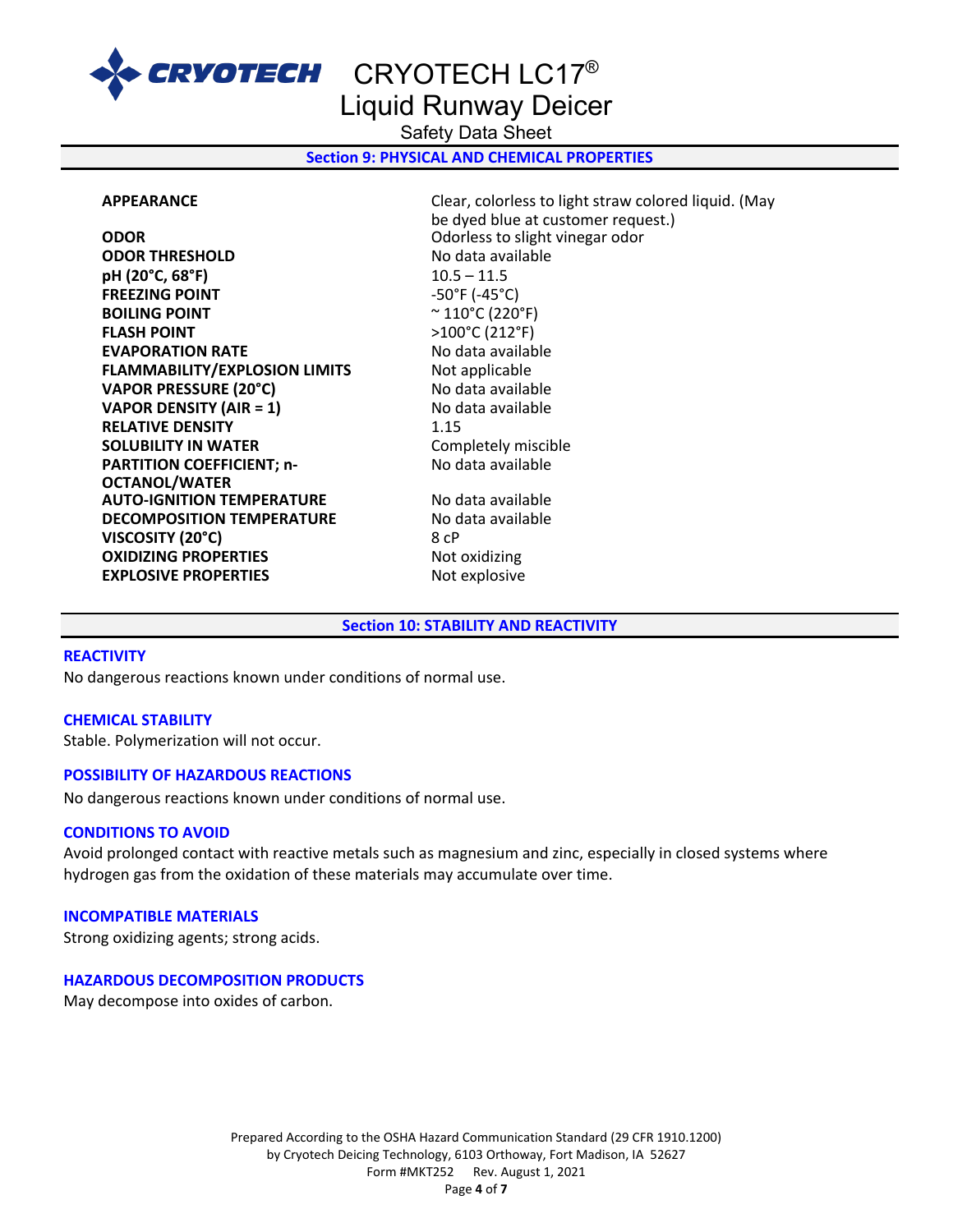

Liquid Runway Deicer

Safety Data Sheet

# **Section 11: TOXICOLOGICAL INFORMATION**

### **ACUTE TOXICITY**

LD50 rat-oral: > 5 g/kg (estimated from studies of components)

# **LIKELY ROUTES OF EXPOSURE**

Skin contact, eye contact, ingestion.

# **SYMPTOMS RELATED TO THE PHYSICAL, CHEMICAL, AND TOXICOLOGICAL CHARACTERISTICS**

| Eye                                      | May cause temporary eye irritation. Corneal injury is unlikely.                                                                                                     |
|------------------------------------------|---------------------------------------------------------------------------------------------------------------------------------------------------------------------|
| <b>Skin</b>                              | Repeated contact may cause minor skin irritation or dry skin.                                                                                                       |
| <b>Inhalation</b>                        | Inhalation of aerosol during spraying may cause respiratory tract irritation<br>and coughing. This product is not otherwise expected to be an inhalation<br>hazard. |
| Ingestion                                | Ingestion of large quantities may cause nausea, vomiting, diarrhea<br>and abdominal discomfort.                                                                     |
|                                          | DELAYED, IMMEDIATE EFFECTS AND CHRONIC EFFECTS FROM SHORT- AND LONG-TERM EXPOSURE                                                                                   |
| <b>Skin Corrosion/Irritation</b>         | Based on available data, the classification criteria are not met.                                                                                                   |
| <b>Serious Eye Damage/Irritation</b>     | Based on available data, the classification criteria are not met.                                                                                                   |
| <b>Respiratory or Skin Sensitization</b> | Based on available data, the classification criteria are not met.                                                                                                   |
| <b>Germ Cell Mutagenicity</b>            | Based on available data, the classification criteria are not met.                                                                                                   |
| Carcinogenicity                          | This product does not contain any ingredients that are considered to be<br>carcinogens by IARC, NTP, or OSHA.                                                       |
| <b>Reproductive Toxicity</b>             | Based on available data, the classification criteria are not met.                                                                                                   |
| <b>STOT-Single Exposure</b>              | Based on available data, the classification criteria are not met.                                                                                                   |
| <b>STOT-Repeated Exposure</b>            | Based on available data, the classification criteria are not met.                                                                                                   |
| <b>Aspiration Hazard</b>                 | Based on available data, the classification criteria are not met.                                                                                                   |

**Section 12: ECOLOGICAL INFORMATION** 

# **ECOTOXICITY (AQUATIC AND TERRESTRIAL)**

Not expected to cause long-term adverse effects in the aquatic or terrestrial environments.

LC50 48 hr Daphnia magna: 4150 mg/L LC50 96 hr Pimephales promelas: 4225 mg/L

# **PERSISTENCE AND DEGRADABILITY**

Biodegradable. BOD<sub>5</sub> (20°C): 0.24 kg O<sub>2</sub>/kg fluid; COD: 0.68 kg O<sub>2</sub>/kg fluid

# **BIOACCUMULATIVE POTENTIAL**

Bioaccumulation is not expected.

**MOBILITY IN SOIL** Adverse effects not expected.

# **OTHER ADVERSE EFFECTS**

None expected.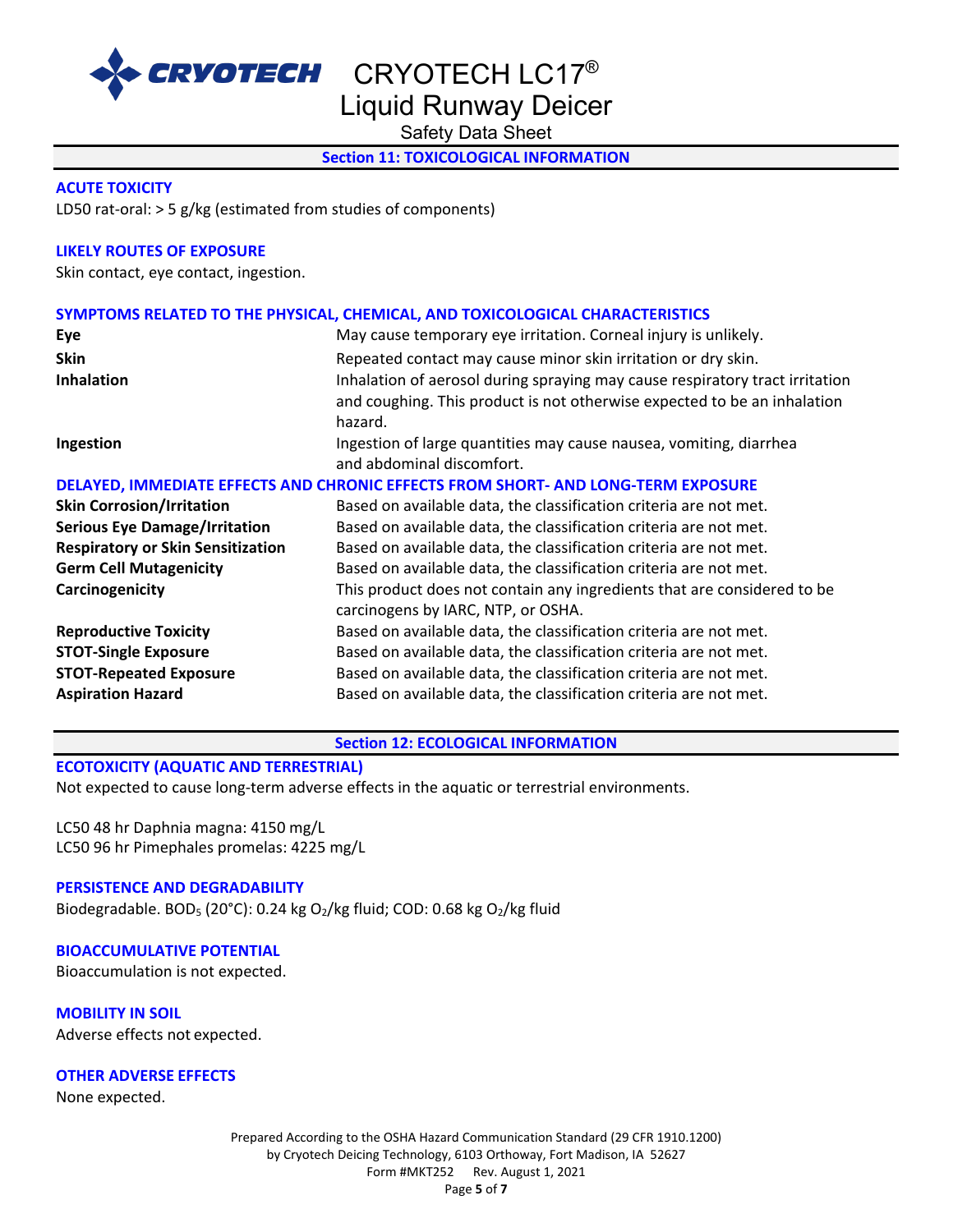

CRYOTECH CRYOTECH LC17<sup>®</sup> Liquid Runway Deicer

Safety Data Sheet

# **Section 13: DISPOSAL CONSIDERATIONS**

# **WASTE TREATMENT AND METHODS OF DISPOSAL**

Based on available information, this product is neither listed as a hazardous waste nor does it exhibit any of the characteristics that would cause it to be classified as a characterized hazardous waste under RCRA. This product may be absorbed onto suitable materials and disposed of in a sanitary landfill unless local, state, or provincial regulations prohibit such disposal.

**Section 14: TRANSPORT INFORMATION**

### **TRANSPORT INFORMATION**

Not regulated as dangerous goods per US DOT or IATA.

**Section 15: REGULATORY INFORMATION**

#### **INVENTORY LISTS**

The components in this product are on the following inventory lists: USA (TSCA), Canada (DSL/NDSL); Europe (EINECS)

### **TSCA SECTION 12(b)**

None of the chemicals in this product are listed under TSCA Section 12(b).

#### **CERCLA HAZARDOUS SUBSTANCES**

There is no CERCLA Reportable Quantity for this material.

#### **SARA 311/312 CATEGORIES**

| <b>Physical hazards</b>                       |     | <b>Health hazards</b>                                           |    |
|-----------------------------------------------|-----|-----------------------------------------------------------------|----|
| Explosive                                     | No  | Acute toxicity (any route of exposure)                          | No |
| Flammable (gases, aerosols, liquids or solids | No  | Skin corrosion or irritation                                    | No |
| Oxidizer (liquid, solid or gas)               | No  | Serious eye damage or eye irritation                            | No |
| Self-reactive                                 | No  | Respiratory or skin sensitization                               | No |
| Pyrophoric (liquid or solid)                  | No. | Germ cell mutagenicity                                          | No |
| <b>Pyrophoric Gas</b>                         | No  | Carcinogenicity                                                 | No |
| Self-heating                                  | No  | Reproductive toxicity                                           | No |
| Corrosive to metal                            | No. | Specific target organ toxicity (single or<br>repeated exposure) | No |
| Gas under pressure (compressed gas)           | No. | Aspiration hazard                                               | No |
| In contact with water emits flammable gas     | No  | Simple Asphyxiant                                               | No |
| <b>Combustible Dust</b>                       | No. | Hazard Not Otherwise Classified (HNOC)                          | No |
| Hazard Not Otherwise Classified (HNOC)        | No  |                                                                 |    |

| <b>Health hazards</b>                                           |    |
|-----------------------------------------------------------------|----|
| Acute toxicity (any route of exposure)                          | No |
| Skin corrosion or irritation                                    | No |
| Serious eye damage or eye irritation                            | No |
| Respiratory or skin sensitization                               | No |
| Germ cell mutagenicity                                          | No |
| Carcinogenicity                                                 | No |
| Reproductive toxicity                                           | No |
| Specific target organ toxicity (single or<br>repeated exposure) | No |
| Aspiration hazard                                               | No |
| Simple Asphyxiant                                               | No |
| Hazard Not Otherwise Classified (HNOC)                          | No |

#### **SARA 313**

None of the components in this product are subject to reporting under SARA Section 313.

# **CLEAN WATER ACT**

None of the chemicals in this product are listed as Priority Pollutants under the CWA. None of the chemicals in this product are listed as Toxic Pollutants under the CWA.